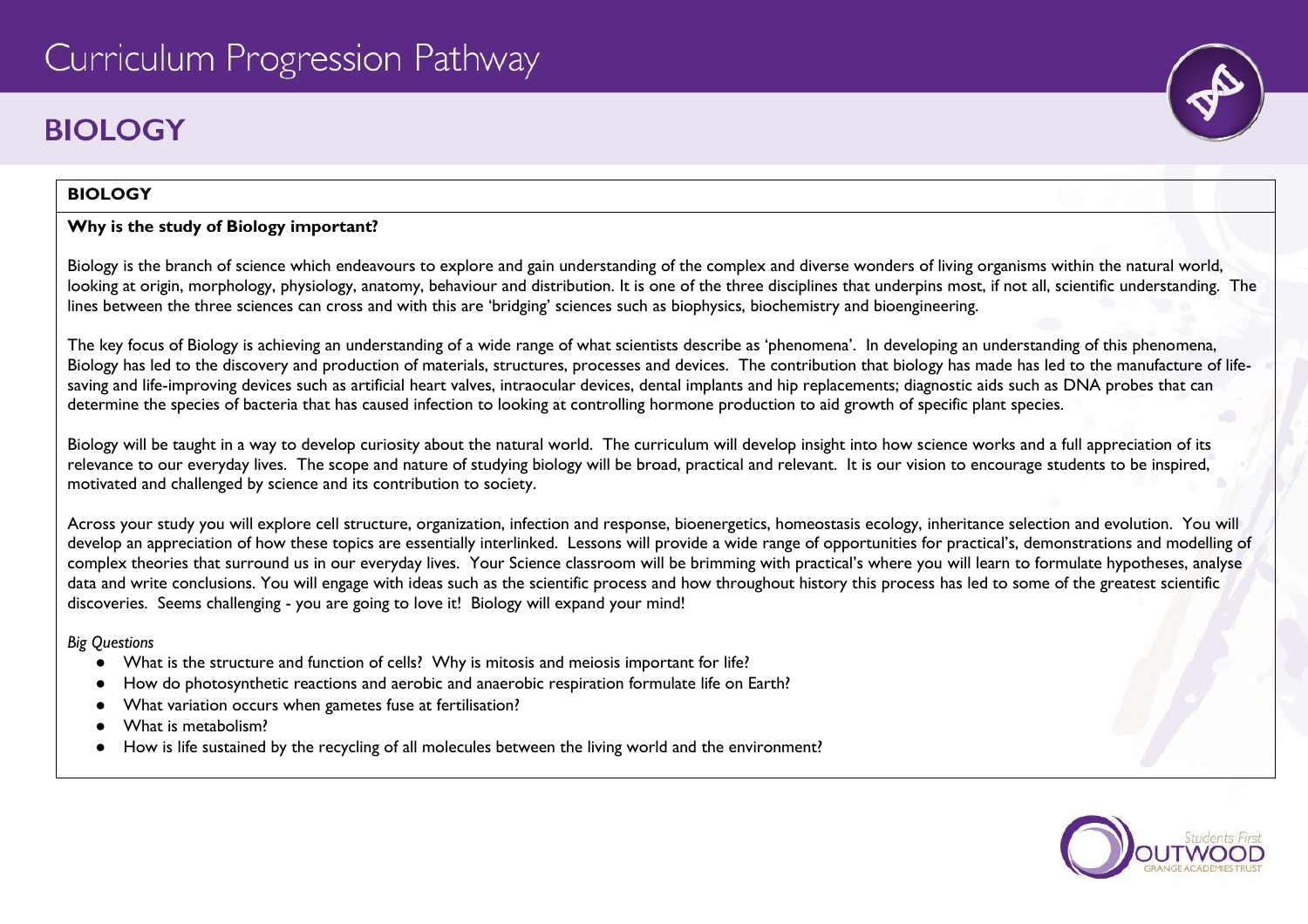## **What skills will the study of Biology teach you?**

You are a citizen in this world and you need to know how the natural and modern world works. It will teach you to;-

- Understand theories that explain phenomena
- Apply basic ideas and models that support understanding
- Evaluate models and theories
- Present theories in mathematical form
- Recall quantitative relationships
- Derive quantitative relationships between various measured quantities
- Explain how theories are borne out by experiment.
- Apply experimental procedure and understand that it is a measure of success of a theory
- Present, interpret and evaluate experimental data
- Apply mathematical skills to solve problems
- Develop a deeper understanding of everyday experiences including the natural world and modern devices.

### **What will you know and understand from your study of Biology?**

- Develop scientific knowledge and conceptual understanding of biology
- Develop understanding of the nature, processes and method involved in biology
- Develop and learn to apply observational, practical, modelling, enquiry and problem-solving skills, both in the laboratory, in the field and in other learning environments.
- Develop their ability to evaluate claims linked to biology through critical analysis of the methodology evidence and conclusions, both qualitatively and quantitatively.

## **How does your study of Biology support your study in other subjects?**

Study of any subject in our curriculum takes full advantage of links with other subject areas- we term these as interdisciplinary links and we make the most of them because we know that deep learning requires the transference of knowledge and skills from one topic of learning to another. Once you can transfer your learning across topics and subject areas then you are really mastering what you know and how to apply your understanding and skills.

Biology touches on so many other subjects such as chemistry, physics, physiology and health care. You will learn methods of thinking and research that are widely applicable to other subject areas helping your thinking in all subjects. As a science Biology relies heavily upon evidence to test predictions and theories. Through developing mathematical techniques as well as applying reasoning your skills to present and justify information can be applied to most careers and further education. Across the teaching of subjects, teachers will make reference to your learning in other areas such as mathematics, Physics and Chemistry and this will help you to develop your understanding. There are even opportunities to apply this learning in Y7 and 8 when interdisciplinary study days are organised to deepen your understanding across the curriculum such as when our STEM departments work together to solve a common problem.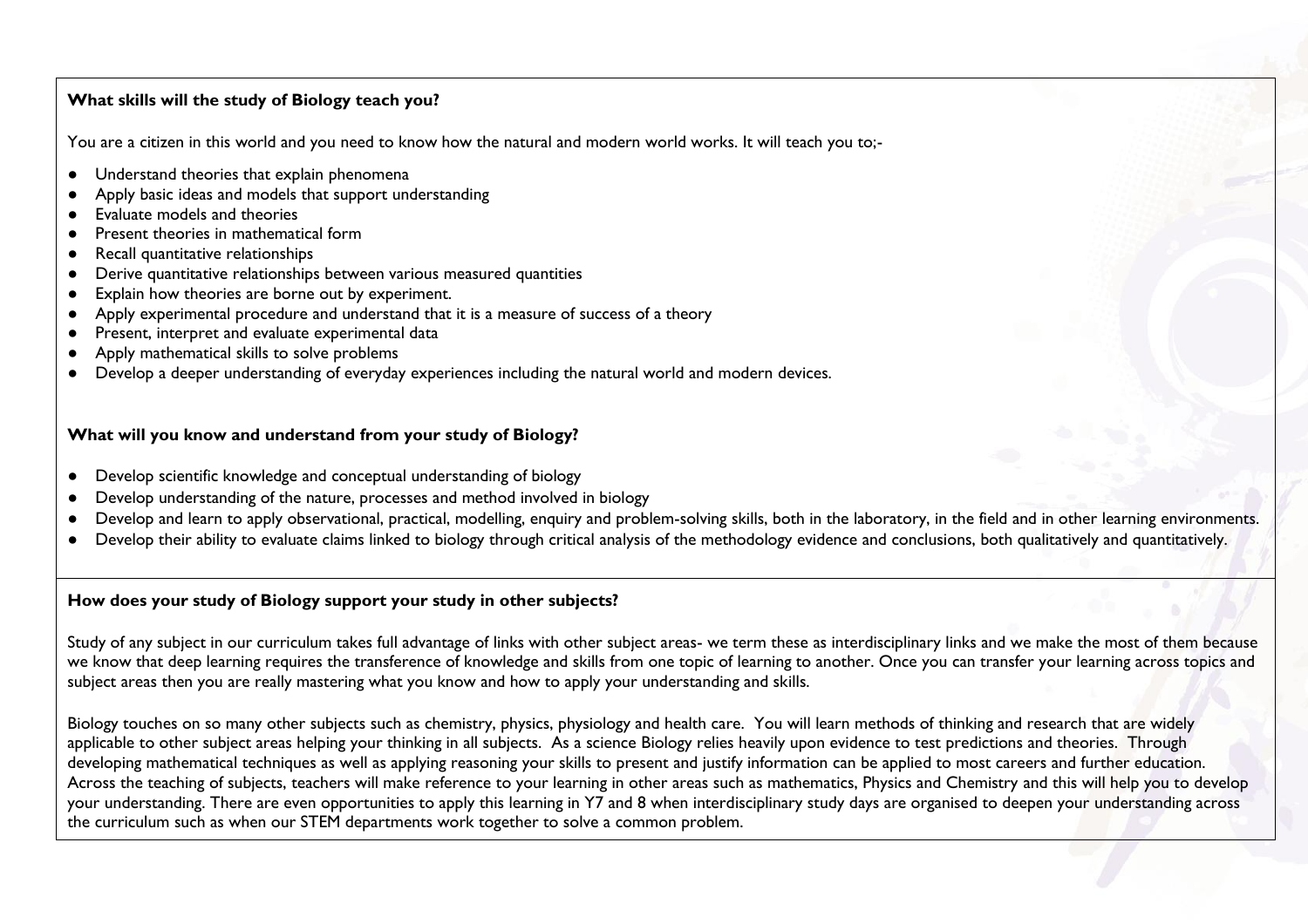## **How can you deepen your understanding of Biology?**

Our Science department offers lots of great opportunities for you to really engage with this fabulous subject. Why not look out for the KS3 Mad Scientists enrichment club on offer, with a different theme each term for Years 7, 8 and 9.. We will offer STEM events and activities that may include opportunities to visit local colleges and universities and visitors to the academy offering extra enrichments when circumstances allow. There may be visits to science museums and events that celebrate great scientists and discoveries. We offer after school support sessions for GCSE students and work with other departments to enhance learning such as maths in science and geography in science. These involve both practical and theoretical sessions, alongside other fun revision sessions such as themes quizzes and problem solving challenges. Get involved!

### **How are you assessed in Biology?**

Throughout the 5 year Biology course, 3 years in KS3 and 2 in KS4 you are assessed using the following assessment objectives which ensure that you can cumulatively build your subject understanding in preparation for future GCSE and A Level study. There are half termly assessment points each year that we term Praising Stars©. For years 7 to 9 we base our assessment on our subject mapping of the age related expectations across the curriculum, assessing students' performance at their current stage of study against expectation. At GCSE we make informed predictions informed by our holistic assessment of their progress against the key assessment objectives and their aspirational GCSE targets.

### **Key Assessment Objectives**

AO1: Demonstrate knowledge and understanding of:

- Scientific ideas
- Scientific techniques
- Scientific procedures
- AO2: Apply knowledge and understanding of:
	- Scientific ideas
	- Scientific enquiry
	- Scientific techniques and procedures
- AO3: Analyse information and ideas to:
	- Interpret and evaluate
	- Make judgements and draw conclusions
	- Develop and improve experimental procedures.

## **How can biology support your future?**

Of course, we encourage the study of GCSE and A Level biology with local Post 16 providers and we encourage your continued study in this fantastic subject. Biology is offered at most prestigious universities either as a single honours or a joint honours subject studied alongside other disciplines e.g. English literature. The very fact that you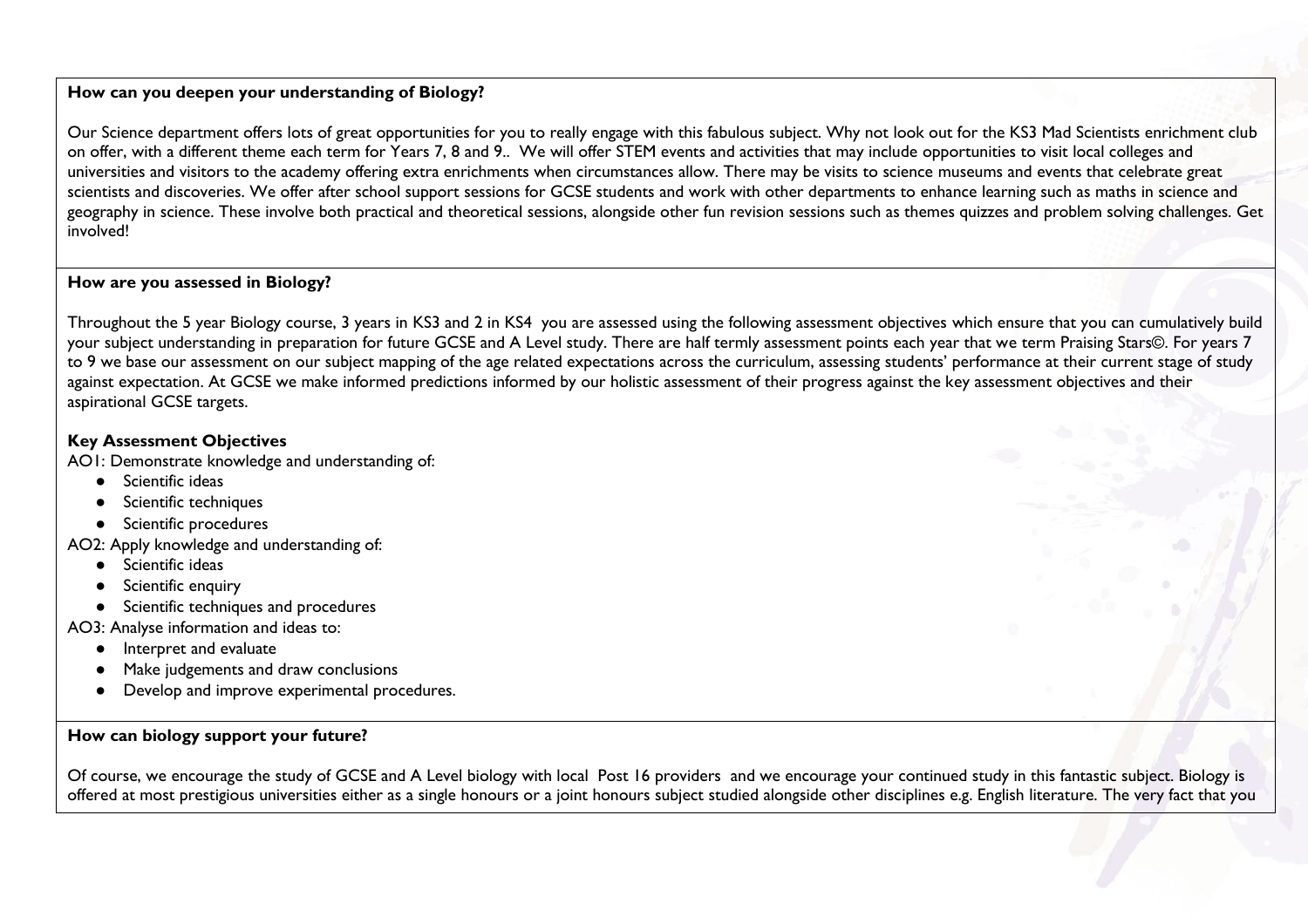have been able to study biology, your analytical thinking and mathematical reasoning will help your future application be they for colleges, universities, apprenticeships or employment.

Careers that the study of Biology supports include:

- Teaching!
- Medicine/Dentistry/Veterinary
- Marine biology
- Geneticist/Genomicist
- Nanotechnology
- Biostatistician
- Science journal editor
- Law

# **SCIENCE CURRICULUM PROGRESSION PATHWAY AT OUTWOOD ACADEMY BISHOPSGARTH**

|                 | Year 7                                                                                                            | Year 8                                          | Year 9                                      | Year 10                                                                                   | Year II                                                                                                                    |
|-----------------|-------------------------------------------------------------------------------------------------------------------|-------------------------------------------------|---------------------------------------------|-------------------------------------------------------------------------------------------|----------------------------------------------------------------------------------------------------------------------------|
| Autumn I        | Unit I Introduction to Science,<br>bridging the gap between KS2<br>and KS3 and looking at core<br>science skills. | Unit 2 - Matter and<br>Energy.                  | Space.<br>The Skeletal System.<br>Rocks.    | Waves.<br>Particle Model of Matter.                                                       | C3, C2, C4, C5 Masterclasses.<br>BI, B2, B3 Masterclasses. PI<br>and P2 Masterclasses.                                     |
| <b>Autumn 2</b> | Unit 2 - Matter and Energy.<br>Unit 3 - Chemical substances.                                                      | Unit 4 - Animal Organ<br><b>Systems</b>         | Light and Sound Waves.<br>Living Organisms. | Cell Biology. Bonding,<br>Structure and the properties<br>of matter.                      | C1 Masterclasses . B4<br>Masterclasses. P3, P4<br>Masterclasses. Teaching based<br>on GAP analysis from Nov<br>assessment. |
| <b>Spring I</b> | Unit 3 - Chemical substances.<br>Unit 4 - Animal Organ<br>systems.                                                | Unit 5 - Space, Earth and<br>Sustainability.    | <b>Chemical Patterns.</b>                   | Organisation and cell<br>transport. Energy.                                               | C6, C7, C8, C9, C10<br>Masterclasses. B5, B6, B7<br>Masterclasses. P7, P5, P6<br>Masterclasses.                            |
| <b>Spring 2</b> | Unit 4 - Animal organ systems.                                                                                    | Unit 6 - Plants, Ecology<br>and Climate change. | Energy and Electricity.                     | Homeostasis and Response.<br>Quantitative Chemistry.<br>Electricity.<br>Chemical changes. | C10 Masterclasses. B7<br>Masterclasses. P6<br>Masterclasses. Teaching based                                                |